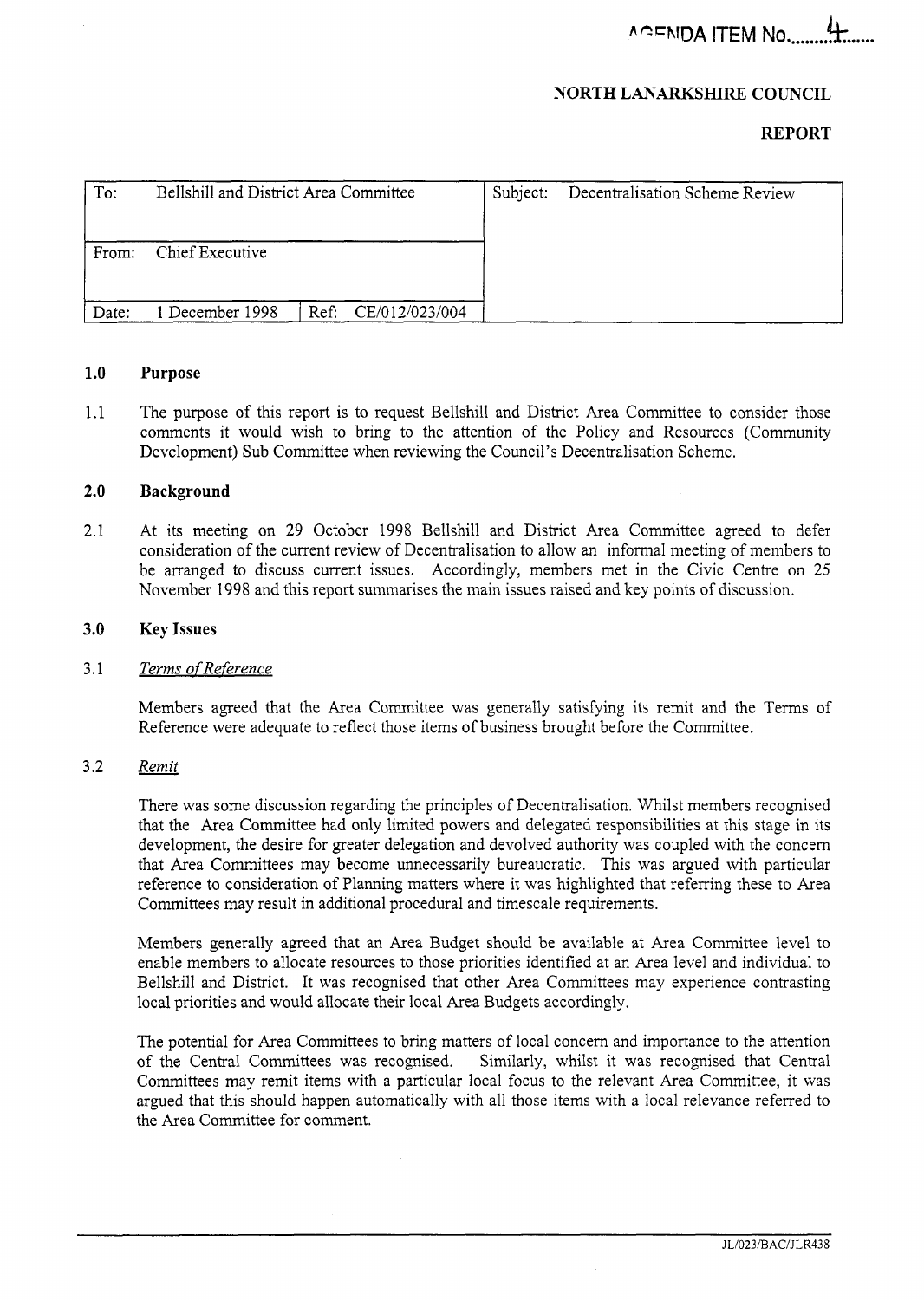# *3.3 Support and Services*

The levels of support and assistance provided to the Area Committee were considered satisfactory.

### **3.4** *Area Team*

Members agreed in principle with the establishment of an Area Team of officers where those officers had a particular local knowledge or area of responsibility. It was suggested however, that the Area Team should only be requested to meet where there was a particular item of business or task to be undertaken. There was some concern that the Area Team may be perceived as another layer of Decentralisation and it was also highlighted that the Area Team should not be permitted to pursue initiatives or issues through the Area Committee structure where these could be considered to be at a variance with Central or Departmental policies.

The potential contribution to be made by the Area Team to the production of a Bellshill and District Area Profile was considered particularly important and beneficial. The production of the Area Profile document itself was considered to be extremely worthwhile since this will provide members with a reference guide to services, resource deployment, current issues and opportunities within Bellshill and the surrounding areas.

## *3.5 Resources*

Dedicated resources are not currently allocated by the Council to support the Area Committee and Community Forum structure and members noted that the costs associated with Decentralisation have been absorbed by Departments through mainline resources. The members further noted that the Chief Executive's Department has included a growth bid of *&50,000* to support Decentralisation in the 1999/00 Service Planning process.

## *3.6 Communitv Involvement*

Members expressed some concern at the low level of participation and attendance by community members in the Area Committee meetings, although it was recognised that meetings are not currently publicised due to lack of resources.

# *3.7 Achievements*

The Area Committee has made a number of significant achievements over the past year and members cited the following as particularly worthwhile examples: -

- *8* Community Forum has been established and meets on a six weekly cycle in line with Area Committee. Community Forum representatives participate fully in Area Committee meetings;
- *8* Area Committee does not allow party political differences to interfere with, interrupt or influence Committee business;
- Area Committee has taken up, or contributed to, local issues on behalf of the wider Bellshill community, including: road safety issues in Orbiston; the consumption of alcohol in public places; and, the installation of CCTV cameras to Bellshill Main Street

### *3.8 Future Achievements*

In concluding the discussion members considered future initiatives to be undertaken by Bellshill and District Area Committee over the forthcoming year. The possibility of submitting a regular press release to the local paper, "The Bellshill Speaker", detailing the activities of the Area Committee was proposed. It was suggested that Departments should be invited to report to the Area Committee describing current levels of service delivery and any potential issues in order to raise